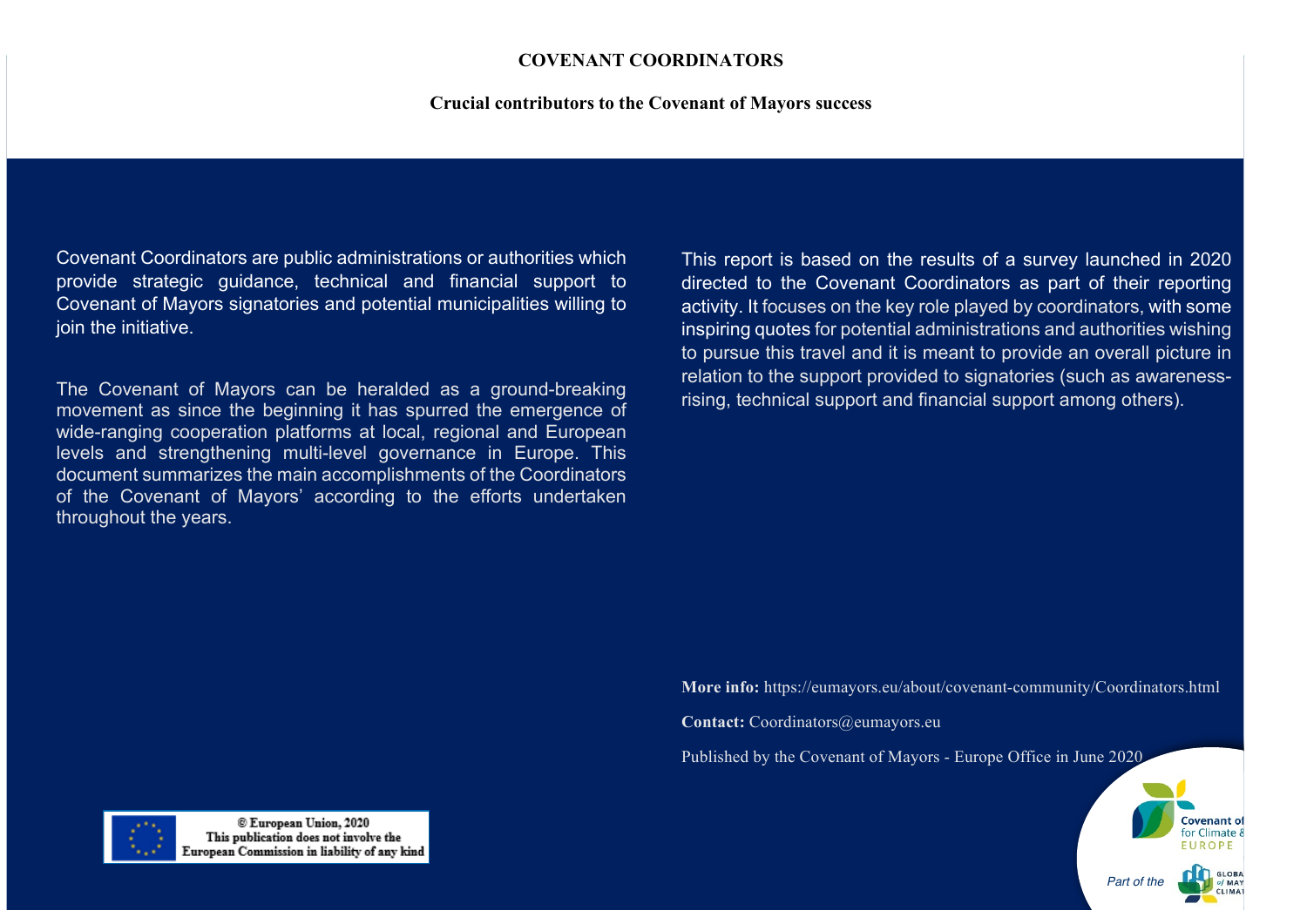# **Inspiring quotes from the Coordinators of the Covenant of Mayors**

*"Being a covenant coordinator leads to new methods and techniques in mitigation, learning from each other is very important to broaden our network"* **Region of Stuttgart Verband** (Germany)

*"The coordination and support actions implemented by territorial coordinators push local authorities to an everlasting improvement in their capacity to act for the low carbon energy transition".* **Region Piedmont** (Italy)

*"The covenant territorial coordinators, are an essential tool to support the signatories to achieve the climate change targets".* **Badajoz County Council** (Spain)

"*The biggest achievement as a Covenant Coordinator is that we managed to realize an important change of mind concerning local climate policy".* **Province of Flemish Brabant** (Belgium)

*"Covenant of Mayors coordinator are leaders! Are your citizens looking for a leader? Join the Covenant of Mayors and be that leader!".* **Province of Luxemburg** (Luxemburg)

*"Become an actor in a ground-breaking movement, supporting local authorities in climate and energy initiatives, to share a vision for a sustainable future!".* **Marche Region** (Italy)

*"Being a Covenant coordinator allowed us to know better the reality faced by municipalities and collaborate with them in order to define a roadmap for sustainability."* **Consejo Insular de la Energía de Gran Canaria** (Grand Canary Islands)

"*The creation of synergy between the signatory municipalities is very rewarding!"*. **Province of Liege** (Belgium)

"*By supporting our municipalities, we can also achieve our own climate targets*." **Province of East Flanders** (Belgium)

*"Have a network to go beyond in your Region!".* **Region of Murcia** (Spain)

*"The role of Covenant Territorial Coordinator enables to give value to the quality of the relationships system. Not only what to do, but also with whom and how to do it".* **Region Emilia-Romagna** (Italy)

*"Gather efforts and leveraging on the synergies of a shared work". Xunta de* **Galicia** (Spain)

*"Covent Coordinators are catalyser of climate actions, they optimize existing resources and potentiate concerted actions. The sum multiplies the results".*  **Province of Barcelona** (Spain)

*"A regional approach has many advantages also for the larger municipalities and cities"*. I**nterwaas**, Belgium

*"Let's be proud to be an effective local hub for a climate-neutral EU (by 2050)".* **Province of Potenza** (Italy)

*"Covenant Coordinator can be a driving force to draw other European investments useful for the territory".* **Province of Venice** (Italy)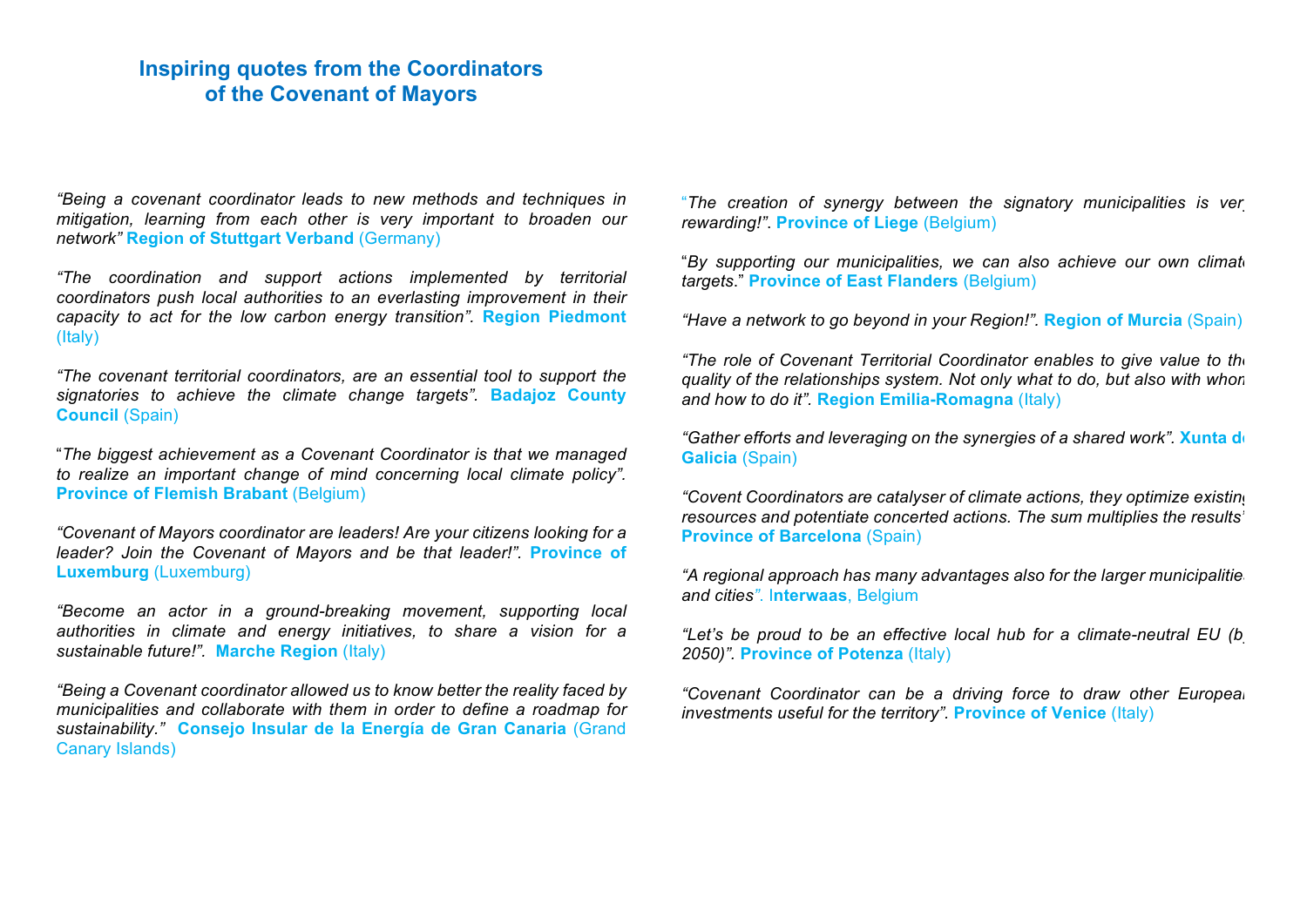### **Overview of respondents by country**



### **Awareness-raising**

Coordinators are strongly committed to the promotion of the Covenant of Mayors within their contexts. A tangible success of the coordinators is the increased number of municipalities that have joined the Covenant of Mayors through the organization of events, workshops and conferences as well as ad-hoc meetings and dissemination of relevant materials. Awareness-raising and promotion of Covenant of Mayors' initiative is directed towards politicians, technicians of municipalities, but also citizens and stakeholders.



**The Province of Liege (Belgium) keeps informed citizens via social mediations** and has a webpage dedicated to the climate plan and also organizes games in school to raise awareness on climate-related risks.

**Province of Barcelona** (Spain) raise awareness of the dimension of vulnerabilities to municipalities and facilitates the prioritization of actions with the calculation of municipalities' inaction cost.

60% of coordinators also **promote Joint Action Plans** for small-sized municipalities.

## **Technical Support**

Providing technical support to municipalities is a well-established role of coordinators. For mitigation, technical guidelines, tools, data collection at local level as well as the establishing dedicated heldpesks are the mos successful forms of support. Signatories receive training on how to develop emission inventories, receive templates in national languages and simplified methodologies.



Central Region of Denmark develops the **Energy Accounts** in cooperation with municipalities to measure progress in the transition to sustainable energy and CO2 emissions reduction in the region. The energy account (updated every 2 years) is an essential part of the cooperation with municipalities in the energy field, where the region as facilitator and coordinator actively contributes to the development and initiation of join efforts.

For adaptation to climate change, the risk and vulnerability assessmen shows not only the expected consequences of climate change but also support the identification of options for action. The provision of spatial data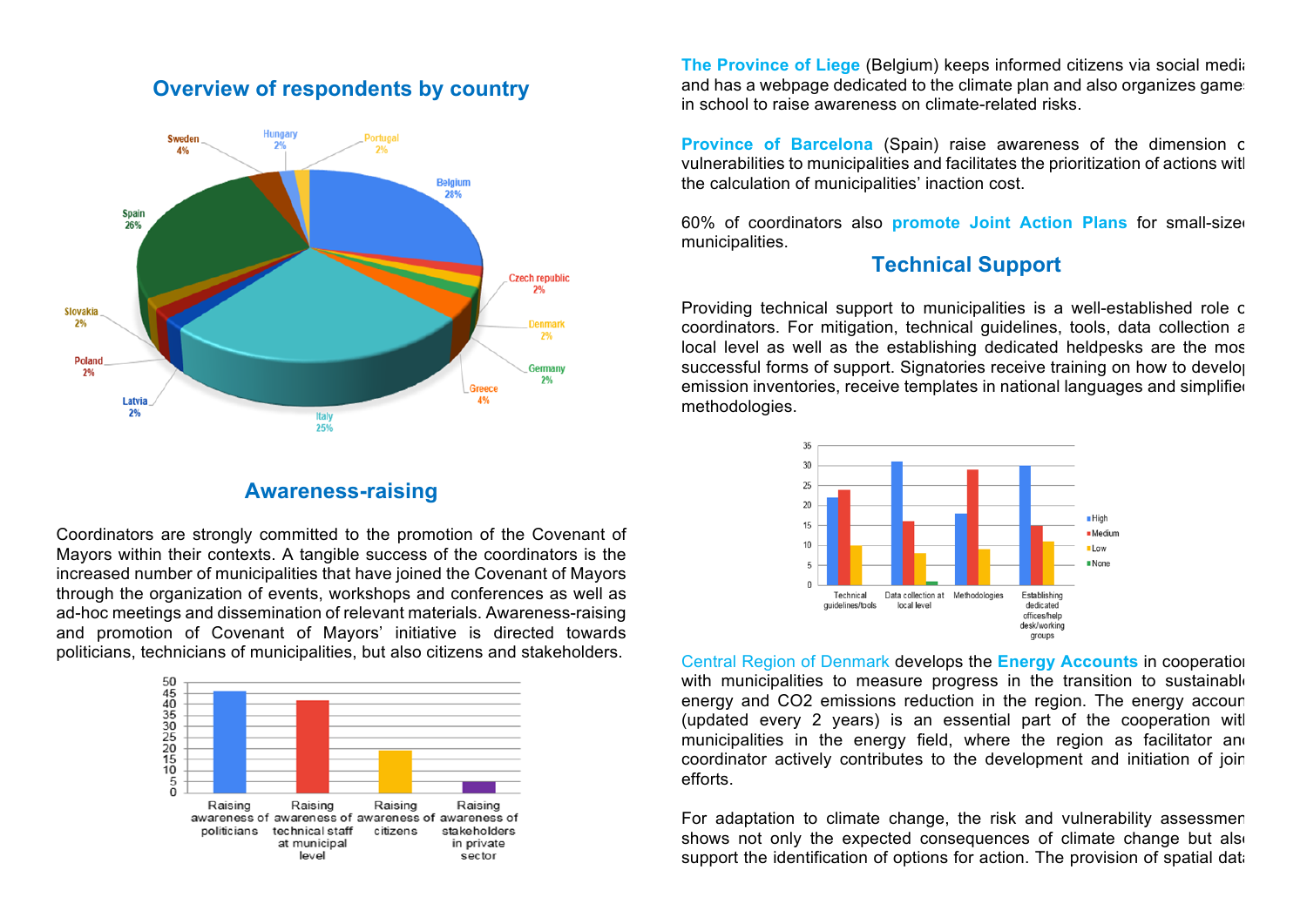at regional/provincial level is a key in aiding signatories to develop risks and vulnerability assessments, this is accompanied by technical guidelines,/ tools and working groups/ dedicated offices/helpdesks.



The Verband Stuttgart Region (Germany) developed a **climate atlas** with measures developed for water, green areas, facades, shadow areas and impermeable surfaces.

The Barcelona Provincial Council (Spain) has created different tools to facilitate the understanding and evaluation of vulnerabilities to climate change by providing with a simplified municipal vulnerability and risks assessment and **a catalogue** with standard actions for the municipalities' inspiration.

### **Cooperative Mechanisms**

Coordinators contribute to strengthen multilevel governance by establishing cooperative mechanisms with their associated signatories and municipalities and other coordinators.

Coordinators establish mechanisms for cooperation via **Stakeholders meeting** (62%); **Steering committees or working groups** (48%), **Consultation** (39%), **Cooperation agreements** (23%) and the **Promotion of collaborative platforms** (16%).



Among the benefits of cooperative mechanisms, better coordination for action plan implementation, consensus building, wider collaboration for joir proposals, increase of EU funded proposals or ELENA grants and access to data are mentioned.

Abruzzo Region (Italy) has adopted a bottom-up approach in the development of the regional strategy with a series of meetings, conference and consultations together with citizens and experts from regional and local governments, energy agencies, stakeholders, university to discuss best practices and challenges related to climate change, laying out the basis for the regional strategy of adaptation.

Interleuven (Belgium) collaborate with the Province Flemish-Brabant, and private stakeholders (gas and electricity supplier) to support signatories.

### **Financial Support**

Financing is a crucial aspect for implementing energy and climate-related measures. Local authorities face challenges due to their limited budget which coordinators help to overcome by providing economic support and guidance. Financial support is given via incentives/subsidies/grants, encouraging public-private partnerships and crowdfunding/EPC.